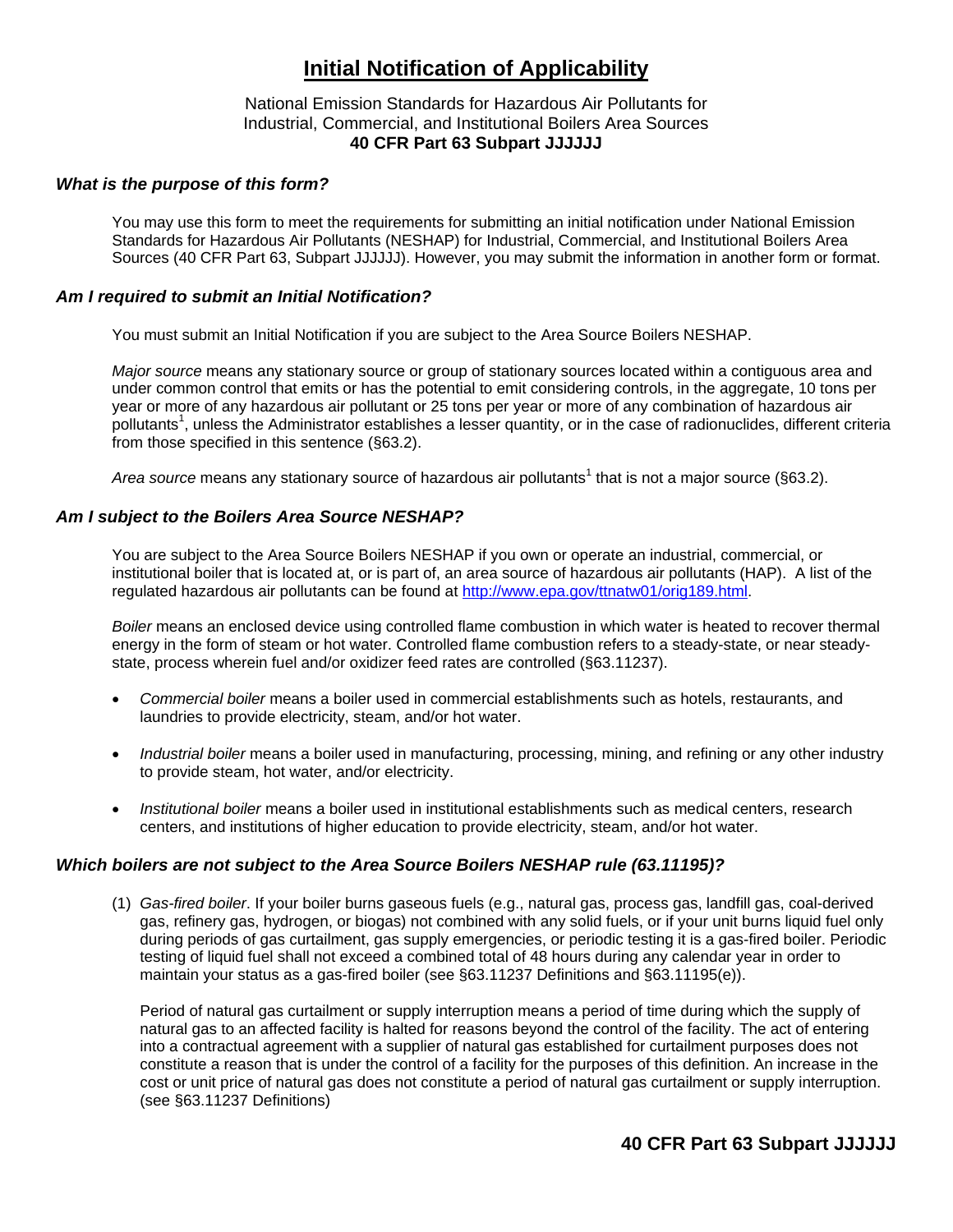For example, under this rule a boiler that usually burns natural gas is still considered to be a gas-fired boiler even if it temporarily switches to fuel oil when the gas supply is curtailed under the conditions of a contract with the gas supplier.

Under this rule, a boiler loses its gas-fired boiler status if it switches from natural gas to fuel oil in response to rising natural gas prices.

- (2) *Hot water heater*. If you have a closed vessel with a capacity of no more than 120 U.S. gallons in which water is heated by combustion of gaseous or liquid fuel and is withdrawn for use external to the vessel at pressures not exceeding 160 pound-force per square inch gauge (psig), including the apparatus by which the heat is generated and all controls and devices necessary to prevent water temperatures from exceeding 210 degrees Fahrenheit (99 degrees Celsius). For example, many hot water heaters at an affected source that are used to heat bathroom or dishwashing water have capacities no more than 120 U.S. gallons and meet the pressure requirements of this exemption (see §63.11237 Definitions and §63.11195(f)).
- (3) *Waste heat boiler* means a device that recovers normally unused energy and converts it to usable heat. Waste heat boilers are also referred to as heat recovery steam generators. (see §63.11237 Definitions)
- (4) *Boilers subject to other NESHAP standards*. If your boiler is specifically listed as, or included in the definition of, an affected source in another standard(s) under part 63 (see §63.11195(a)).
- (5) *Boilers that are used as control devices for other NESHAP* standards. If your boiler is used as a control device for another process that is subject to part 63 and at least 50 percent of the heat input to the boiler is provided by the gas stream that is regulated under another subpart the boiler is exempt from this rule (see §63.11195(g)).
- (6) *Research and Development boilers*. If your boiler is used specifically for research and development it is exempt; for example, many universities or boiler manufacturers may have test boilers to develop new designs or combustion modifications. This exemption does not include boilers that solely or primarily provide steam (or heat) to a process or for heating at a research and development facility. This exemption does not prohibit the use of the steam (or heat) generated from the boiler during research and development, however, the boiler must be concurrently and primarily engaged in research and development for the exemption to apply (see §63.11195(d)).
- (7) *Boilers subject to section 129 of the Clean Air Act*. If your boiler is specifically listed as an affected source in another standard(s) under section 129 (e.g., Hospital/Infectious Medical Waste Incinerators, Commercial/Industrial Solid Waste Incinerators, Sewage Sludge Incinerators) you are subject to a section 129 rule instead of this rule (see §63.11195(b)).
- (8) *Hazardous Waste Boilers*. If your boiler is required to have a permit under section 3005 of the Solid Waste Disposal Act or if your boiler is covered by 40 CFR part 63 subpart EEE you are a hazardous waste boiler (see §63.11195(c)).

#### *When must I submit an Initial Notification (§63.9(b)(2))?*

| Existing sources: | No later than September 17, 2011.                                                   |
|-------------------|-------------------------------------------------------------------------------------|
| New sources:      | No later than September 17, 2011, or within 120 days after startup of a new source, |
|                   | whichever is later.                                                                 |

#### *Is my source a new or existing source (§63.11194)?*

*New source* means that you commenced construction or reconstruction of the boiler after June 4, 2010 and you meet the applicability criteria at the time you commence construction.

*Existing source* means you commenced construction or reconstruction of the boiler on or before June 4, 2010*.*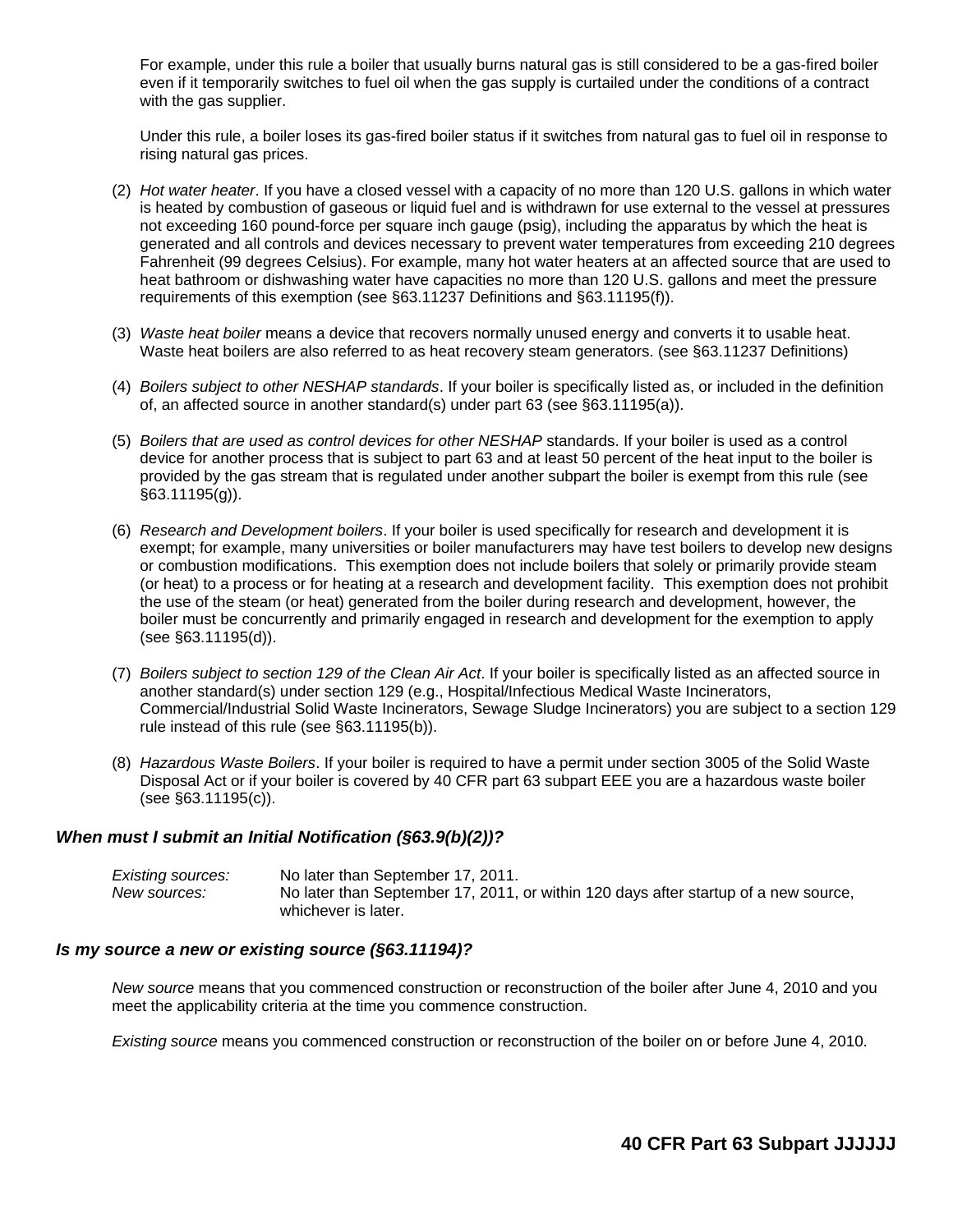### *What are my compliance dates (§63.11196)?*

Existing Sources:

- Existing sources subject to a tune-up work practice or management practice standard must demonstrate compliance no later than March 21, 2012.
- Existing sources subject to an emission limit must demonstrate compliance with the emission limits no later than March 21, 2014.
- Existing sources subject to the energy assessment requirement must complete the energy assessment no later than March 21, 2014.

New sources:

 New sources must demonstrate compliance with all requirements of the rule upon startup of the affected source, or May 20, 2011 whichever is later.

#### *The complete federal rule can be found at:*

<http://www.gpo.gov/fdsys/pkg/CFR-2011-title40-vol14/pdf/CFR-2011-title40-vol14-part63-subpartJJJJJJ.pdf>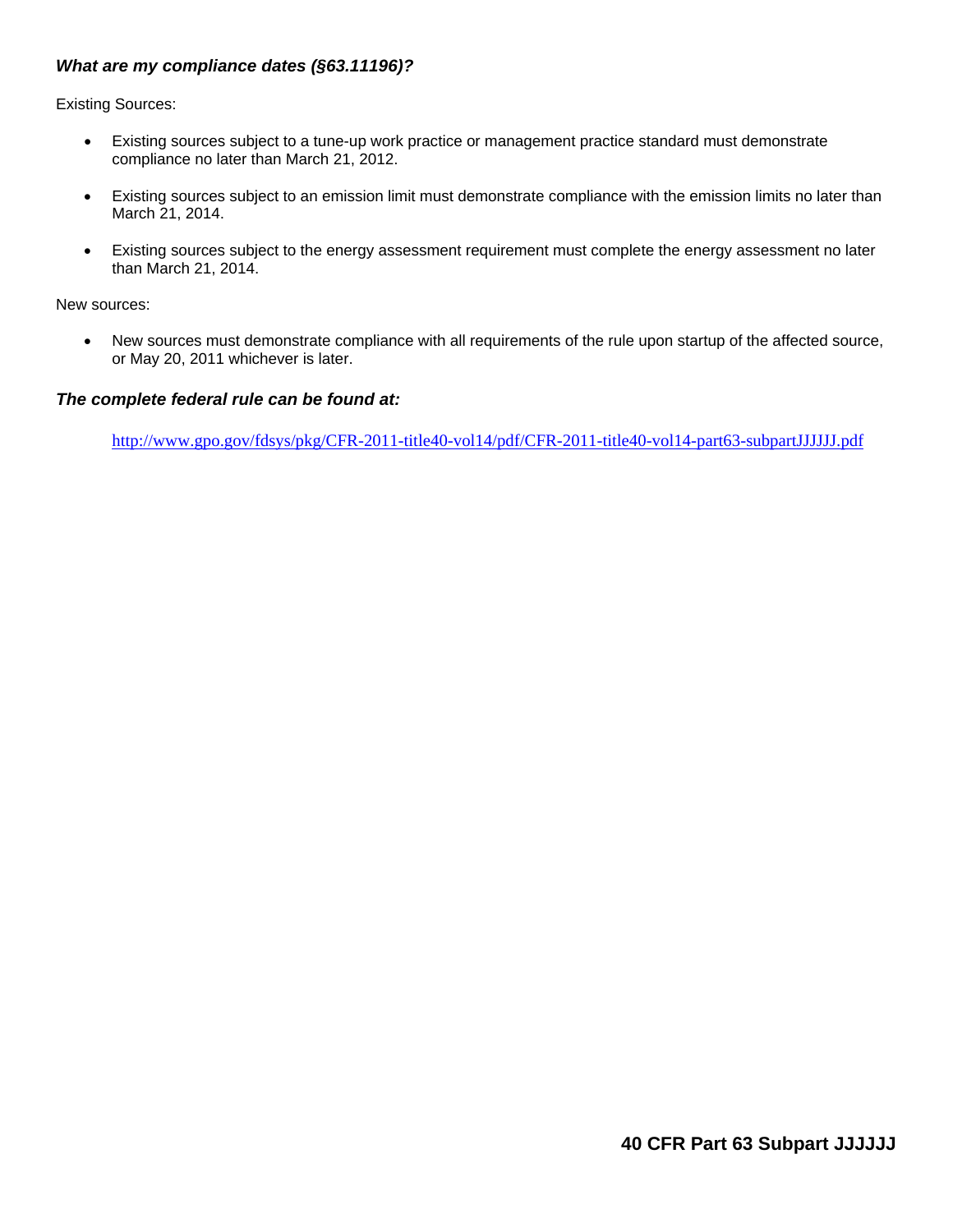## **Initial Notification Report**

National Emission Standards for Hazardous Air Pollutants for Industrial, Commercial, and Institutional Boilers Area Sources 40 CFR Part 63, Subpart JJJJJJ

### **SECTION I : GENERAL INFORMATION**

| Owner/Operator:                                                                                                               |                                                                                                                        |        |                                                                                                                       |  |
|-------------------------------------------------------------------------------------------------------------------------------|------------------------------------------------------------------------------------------------------------------------|--------|-----------------------------------------------------------------------------------------------------------------------|--|
| Name:<br><u> Alexandria de la contrada de la contrada de la contrada de la contrada de la contrada de la contrada de la c</u> |                                                                                                                        | Title: |                                                                                                                       |  |
|                                                                                                                               |                                                                                                                        |        | the control of the control of the control of the control of the control of the control of                             |  |
|                                                                                                                               |                                                                                                                        | State: | Zip Code: __________________                                                                                          |  |
| Phone (daytime):                                                                                                              |                                                                                                                        |        | <u> Andreas Andreas Andreas Andreas Andreas Andreas Andreas Andreas Andreas Andreas Andreas Andreas Andreas Andr</u>  |  |
| Email Address:                                                                                                                |                                                                                                                        |        |                                                                                                                       |  |
| <b>Facility Information:</b>                                                                                                  |                                                                                                                        |        |                                                                                                                       |  |
| Air Quality Permit # (if applicable):                                                                                         |                                                                                                                        |        |                                                                                                                       |  |
| Name:                                                                                                                         |                                                                                                                        |        |                                                                                                                       |  |
| Physical Address:                                                                                                             |                                                                                                                        |        | <u> 1989 - Johann Stoff, amerikansk politiker (d. 1989)</u>                                                           |  |
| City:                                                                                                                         | <u> 1989 - Johann Stoff, deutscher Stoffen und der Stoffen und der Stoffen und der Stoffen und der Stoffen und der</u> | State: | Zip Code: ____________________                                                                                        |  |
| <b>Facility Contact:</b>                                                                                                      |                                                                                                                        |        | Title:                                                                                                                |  |
| Phone (daytime):                                                                                                              |                                                                                                                        |        | <u> 1989 - Johann Stoff, deutscher Stoff, der Stoff, der Stoff, der Stoff, der Stoff, der Stoff, der Stoff, der S</u> |  |
| Email Address:                                                                                                                |                                                                                                                        |        | <u> 1989 - Andrea Santa Andrea Andrea Andrea Andrea Andrea Andrea Andrea Andrea Andrea Andrea Andrea Andrea Andr</u>  |  |
| <b>Facility Classification:</b>                                                                                               | Area Source                                                                                                            |        | <b>Major Source</b>                                                                                                   |  |

If your facility is a major source of hazardous air pollutants (HAP), please refer to the National Emission Standards for Hazardous Air Pollutants for Major Sources: Industrial, Commercial, and Institutional Boilers and Process Heaters, 40 CFR Part 63 Subpart DDDDD

#### **Compliance Dates**

| $\Box$ Existing sources subject to a tune-up work practice or management practice standard:                                                                  | March 21, 2012 |  |  |
|--------------------------------------------------------------------------------------------------------------------------------------------------------------|----------------|--|--|
| $\Box$ Existing sources subject to the energy assessment requirement:                                                                                        | March 21, 2014 |  |  |
| $\Box$ Existing sources subject to an emission limit :                                                                                                       | March 21, 2014 |  |  |
| $\Box$ New sources must demonstrate compliance with all requirements of the rule upon startup of the affected<br>source, or May 20, 2011 whichever is later. |                |  |  |

(Check all that apply.)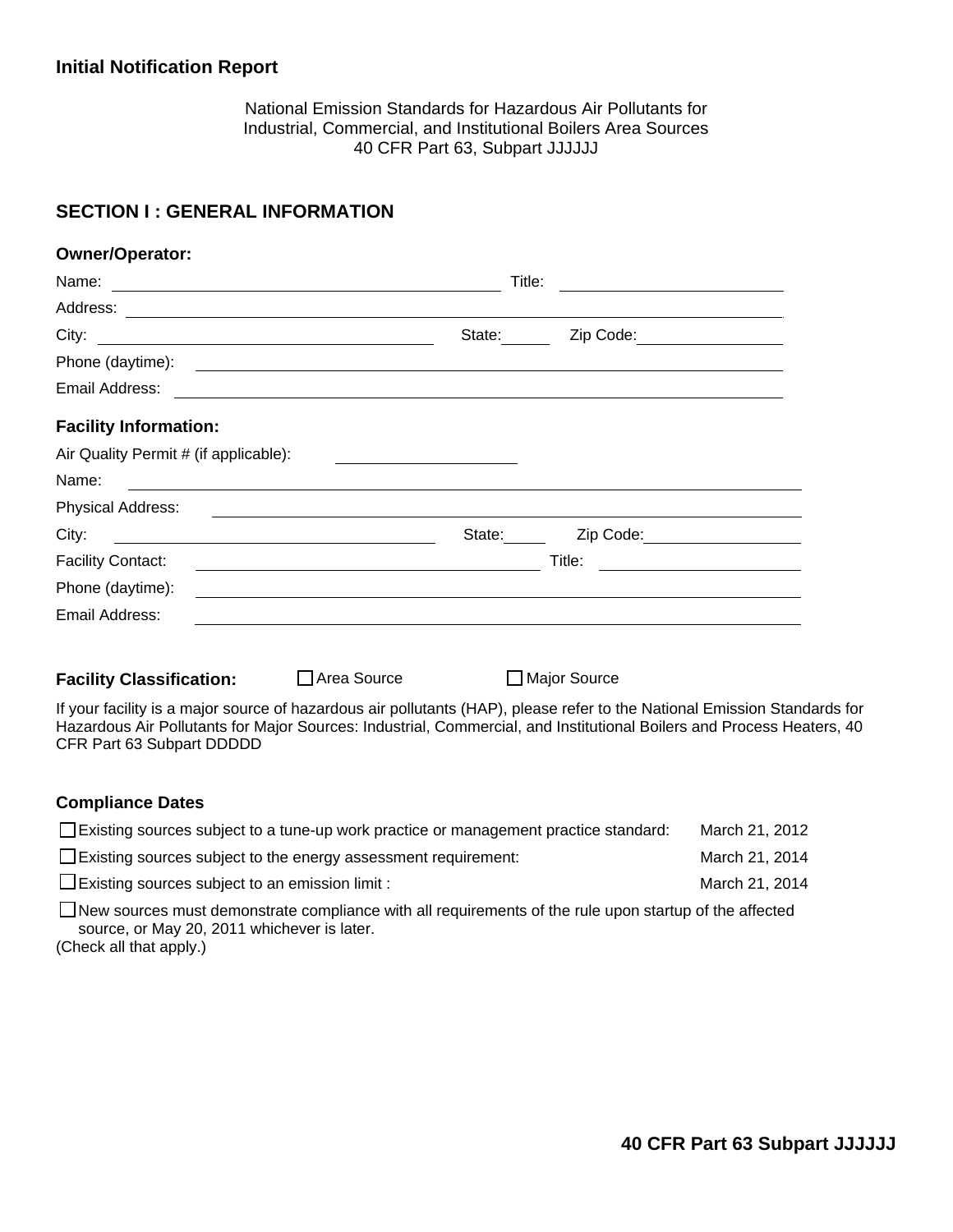# **SECTION II: SOURCE DESCRIPTION**

| <b>Emission</b><br>Unit $ID1$ | <b>Emission Unit Name (design and</b><br>manufacturer name) | <b>Size: Rated Heat</b><br>Input Capacity<br>(MMBtu/hr) <sup>2</sup> | Fuels Used <sup>3</sup> |
|-------------------------------|-------------------------------------------------------------|----------------------------------------------------------------------|-------------------------|
|                               |                                                             |                                                                      |                         |
|                               |                                                             |                                                                      |                         |
|                               |                                                             |                                                                      |                         |
|                               |                                                             |                                                                      |                         |
|                               |                                                             |                                                                      |                         |
|                               |                                                             |                                                                      |                         |
|                               |                                                             |                                                                      |                         |
|                               |                                                             |                                                                      |                         |

### **1. Complete the table below for each affected existing boiler**

[Add rows to the table for additional boilers, as necessary.]

### **2. Complete the table below for each affected new boiler**

| <b>Emission</b><br>Unit $ID1$ | <b>Emission Unit Name</b><br>(design and manufacturer name) | <b>Size: Rated Heat</b><br><b>Input Capacity</b><br>(MMBtu/hr) <sup>2</sup> | Fuels Used <sup>3</sup> |
|-------------------------------|-------------------------------------------------------------|-----------------------------------------------------------------------------|-------------------------|
|                               |                                                             |                                                                             |                         |
|                               |                                                             |                                                                             |                         |
|                               |                                                             |                                                                             |                         |
|                               |                                                             |                                                                             |                         |

[Add rows to the table for additional boilers, as necessary.]

<span id="page-4-0"></span>The source has an operating permit, use the IDs that are consistent with those reported in the permit.

<span id="page-4-1"></span> $^2$  MMBtu/hr refers to million British thermal units per hour. Boilers often have a nameplate listing the rated heat input capacity on the unit. This rated capacity may have also been reported to the entity insuring the boiler or the state labor and safety inspector.

<span id="page-4-2"></span> $3$  Report all fuels each unit is capable of using.